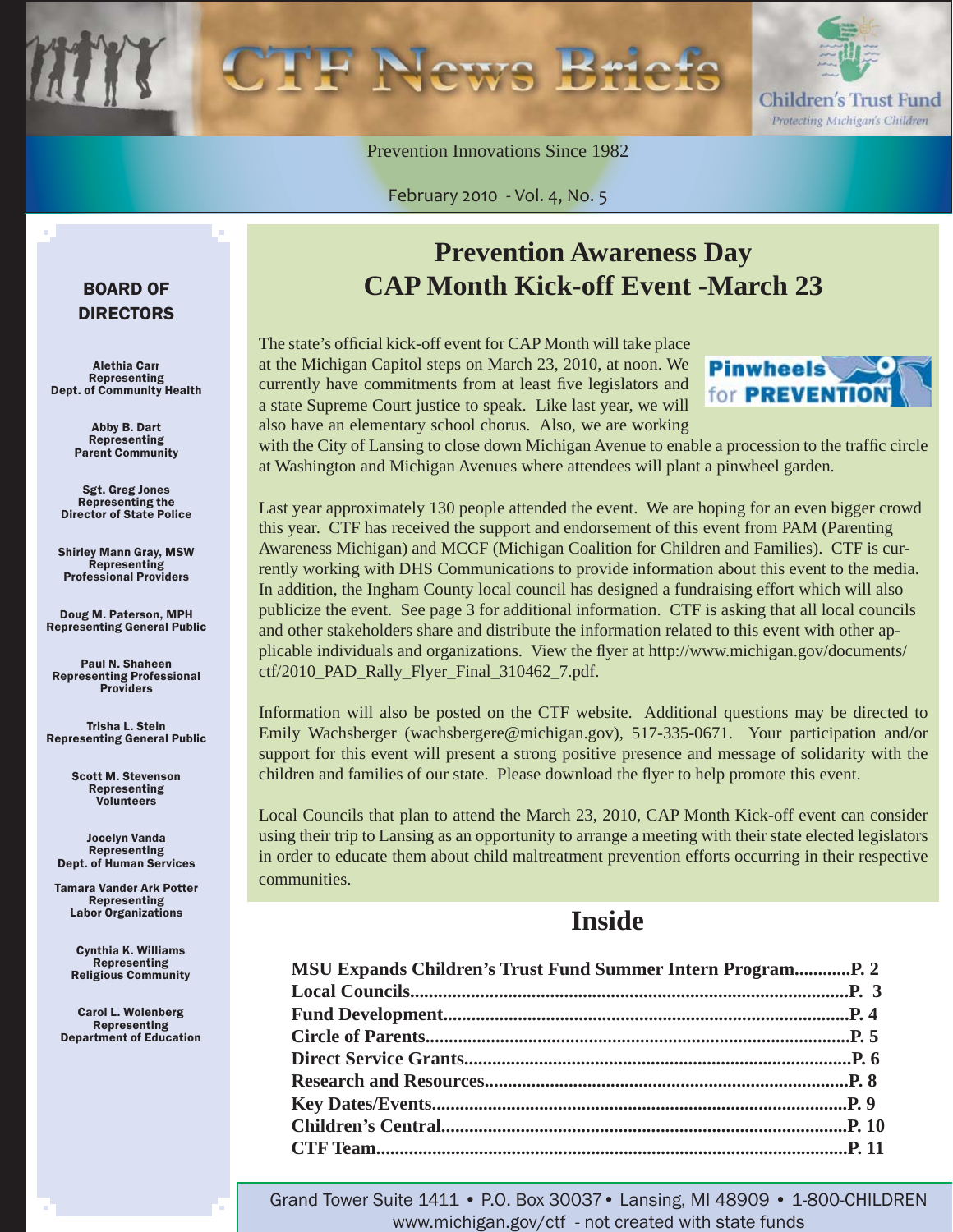## <span id="page-1-0"></span> **MSU Expands CTF Summer Intern Program**

MSU's partnership with the Children's Trust Fund (CTF) of Michigan will kick off the second year of its program to provide local CTF affiliates with summer interns. Under the program, called "Children's Central Volunteers," advertising and public relations students can earn as many as six "independent study" credits working as fundraising and publicity volunteers for CTF grantees near their hometowns.

The program is managed by the "Children's Central" collaborative of MSU's Department of Advertising, Public Relations, and Retailing (APRR). During its first summer, the program provided student volunteers to eight CTF local affiliates as well as the Lansing CTF office. "The goal of the program is simple," said Richard Cole, Professor and Chairperson of APRR. "We match promotion-minded students who want to help prevent child abuse with CTF affiliates near the students' hometowns."

*"My volunteer internship actually turned into a great part-time paid position. I am currently working four days a week. Our Hopes and Dream's – Girl's Night Out event was an unexpected success, especially with everyone worrying about the current economy of our state."*

Crystal Rosinski, 23, an MSU advertising graduate from St. Clair Shores, who did her internship at Child's Hope, the Wayne County CTF local council.

"PR and advertising students in our program get a great deal of exposure to child abuse and prevention efforts, and other important social causes, through various courses in the department. We help local CTF affiliates meet their objectives by giving the student the chance to show what they can do. This program benefits the student and society," Cole said.

"The more real-world experience a student receives during college, the better chance they have to find a job once they get out," said Nicole Marble, an MSU graduate student who oversees the internship program out of the MSU office.

According to CTF Executive Director Michael Foley, "The MSU interns who have worked with us have made significant contributions in our office. Their contributions have demonstrated one aspect of our special relationship with the university." Foley noted that "student reaction has been amazing. There was so much student enthusiasm for last summer's program that we ended up referring a number of students to other non-profit organizations through the Michigan Non-Profit Association."

*"While working with the Director of Communications and PR in the Michigan Department of Human Services (DHS), we helped create a state-wide campaign to raise awareness of the number of kids in foster and adoptive care. We were even invited to the National Senior Management Conference near Traverse City to present our work. Overall, it was a great opportunity."* 

Jessie Murningham, 20, an MSU junior in the advertising program from Troy, who was placed with the Michigan Federation for Children and Families in Lansing.

In the summer of 2009, eight CTF local affiliates along with other nonprofit agencies received an estimated \$48,000 worth of contributed labor from 20 MSU undergraduate PR and advertising students over the 12-week summer break. MSU placed volunteers in local CTF affiliate offices in Wayne, Midland, Monroe, Clinton, Ingham, Jackson, and Washtenaw counties. Students worked on public and media relations campaigns, direct fundraising and event planning, and public-service advertising and promotions.

"One of the side benefits of our relationship with MSU has been the value that these interns have been able to add in our office. That's important," said Foley. "What may be more important, over the long haul, is the degree to which we are helping set these kids off on a lifetime course of volunteering to help prevent child abuse and neglect. I'd call that a win-win-win."

CTF affiliates interested in obtaining one or more part-time volunteer or student-wage interns should develop a brief description of the

internship opportunity for students. Requests for interns should be made, as soon as possible, via email to Nicole Marble at searchni@msu.edu with a copy to Patricia Headley at CTF (headleyp@michigan.gov). The interns will be assigned to qualified agencies on a first-come, first-served basis.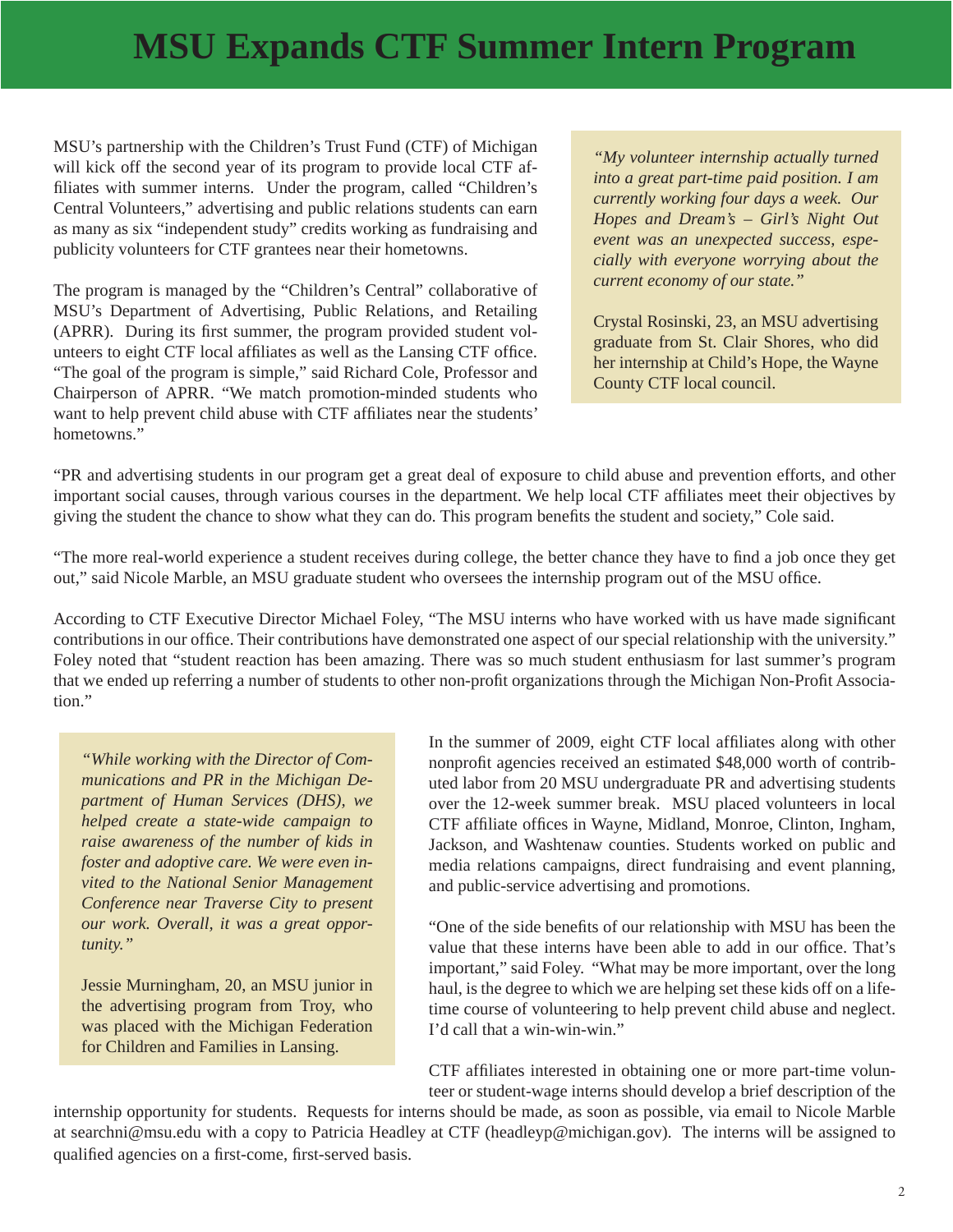# **Local Councils**

#### <span id="page-2-0"></span>**CAP Month Updates**

CTF thanks all the great work of the CAP Month Sub-workgroup for their hard work and efforts to assure a successful CAP Month 2010. Their input and active participation have been invaluable to this endeavor.

#### *Toolkit:*

- The toolkit is currently in the process of being copied onto a disc.
- There are updated versions of the PSA, brochure and poster in the new toolkit.

Below is the CAP Month Sub-Workgroup schedule along with prospective meeting focus. Your participation in this dynamic group is welcomed. If you are interested in participating, please contact Emily (wachsbergere@michigan.gov) at 517-335- 0671.

- February 16, 2010 at 2pm CAP Month Events
- March 16, 2010 at  $2pm Any final concerns.$
- May 18, 2010 at  $2pm Wrap-up$ .
- The call-in number is 877-336-1828, access code 8088351.

#### **Ingham County Fundraiser**

This year Ingham County's local council is planning a great CAP Month fundraiser which will benefit both their council and the State CTF! They designed and created the pinwheel mini-poster as shown below, which will be sold and hung up at businesses (restaurants, stores, banks, etc.) throughout the Lansing area, raising funds for the local council and promoting the March 23, 2010, CAP Month Kick-off event at the same time. It is hoped that downtown Lansing business windows will be saturated with these pinwheel mini-posters and will help to bring people to the event. The template for the pinwheel mini-poster will be made [available to other councils for their use and can be downloaded at http://www.michigan.gov/documents/ctf/Pin\\_4\\_Prev\\_3\\_10\\_](http://www.michigan.gov/documents/ctf/Pin_4_Prev_3_10_CAPS_CTF_master_copy_310627_7.doc) CAPS\_CTF\_master\_copy\_310627\_7.doc

#### *April 1st Pinwheel Gardens Across Michigan*

CTF will champion an April 1st statewide local council CAP Month Planting of a Pinwheel Garden event. Last year, over 50 local councils participated in what we look forward to becoming a new annual tradition. We hope to have all local councils participate in this activity of solidarity with the children and families of our state.

#### **Surplus Pinwheels**

We've received some last minute requests for pinwheels for CAP Month from both local councils and outside organizations. We would like to give the local councils one last opportunity to order any of the surplus 1,000 pinwheels we have at \$.30 each before we open sales up to outside organizations.

If you are interested in ordering additional pinwheels (over the 96 you will be receiving free of charge) please contact Alan Stokes no later than Tuesday, February 16, 2010 by 5:00 p.m. Requests will be processed on a first-come, first-served basis given the limited supply. If there are still extras after the date reserved solely for CTF local councils (2/16), we will then offer them to outside organizations as well as the CTF community.

#### **Sad News**

We regret to inform you of the death of Carol Schmidt, past local council coordinator for Iosco County. She was one of the founding members of the council, committed to the mission and leaves a lasting legacy which will continue to help the children and families of her community. CTF honors her memory.

#### **April Local Council Meeting Cancelled**

Due to CAP Month activities and spring vacation break plans, the April Local Council Work Group meeting has been cancelled. There will be a local council work group meeting on March 4, 2010, and then again on May 6, 2010, both at 10:00  $a.m.$  3



Emily Schuster Wachsberger *Local Council Coordinator*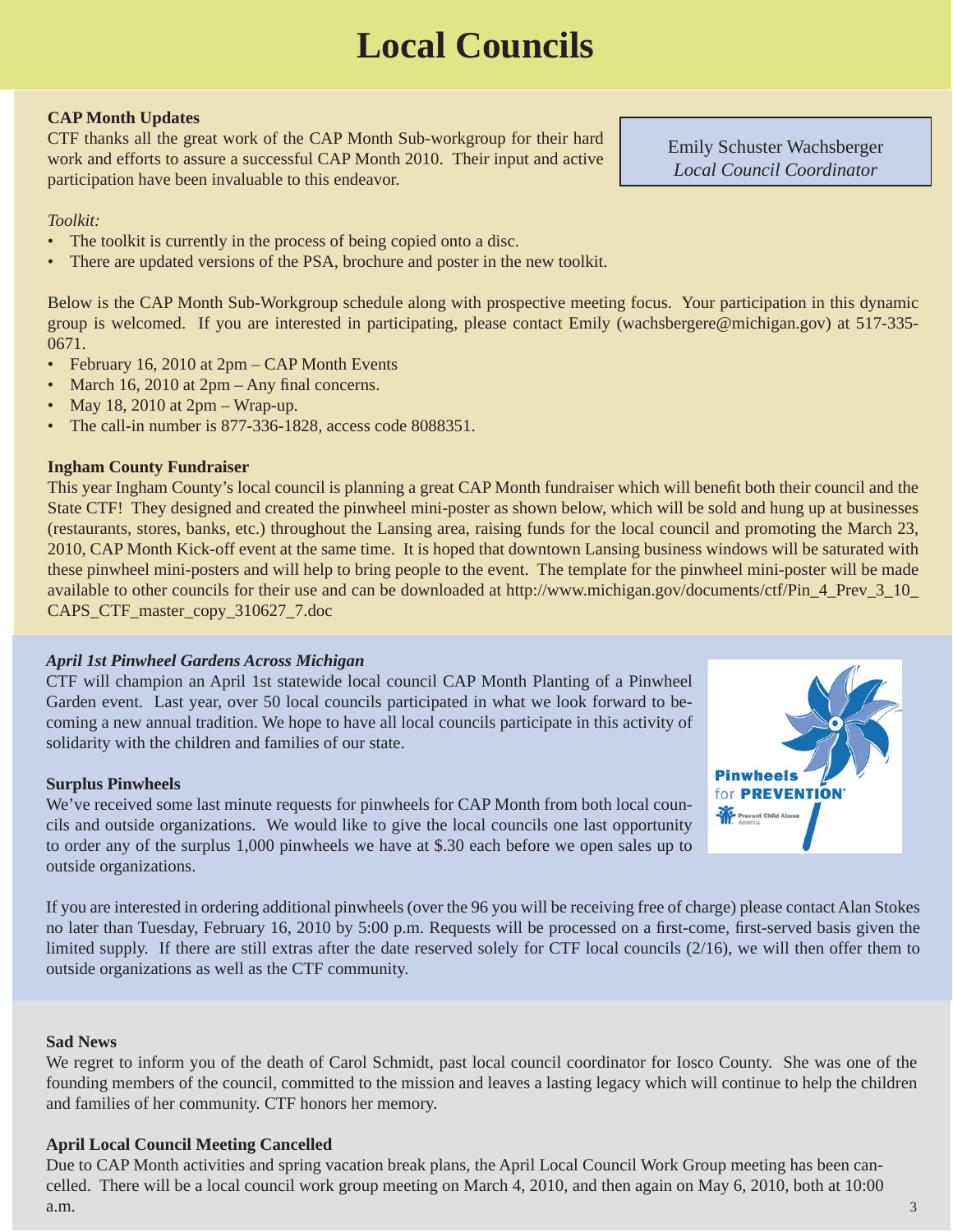### **Fund Development**

<span id="page-3-0"></span>Patricia Headley *Fund Development Coordinator*

### **Signature Auction Event**

This year's Children's Trust Fund "Cherish the Children" Signature Auction Event will be held on Wednesday, May 12, at the Lansing Center, located in downtown Lansing. Doors open and silent auction begins at 5:00 p.m.

The event consists of an exquisite cocktail reception during the silent auction, followed by a highend live auction. The live auction includes oneof-a-kind travel packages, unique opportunities and exceptional sports memorabilia, plus so much more. Delta Air Lines is the Official Carrier/Sponsor for this year's event. Reserved seating for this fun-filled evening is required and can be purchased for \$100 online at www.michigan.gov/ctfauction.

Please visit our website at www.michigan.gov/ctfsignature to donate an auction item, become a sponsor, or volunteer. If you have any questions or would like to get more involved in the event, please contact Tricia Headley, CTF Event/Fund Development Coordinator, at headleyp@michigan.gov.

### **Income Tax Check Off**

Remember when you check off line 22 on your State of Michigan Income Tax form, the donation goes directly to help the Children's Trust Fund provide child abuse and neglect prevention programs in Michigan. If you would like materials to help promote the check off campaign, please contact Derrick Hartwell at 517-373-4320 or order online at http://www. [michigan.gov/ctf/0,1607,7-196--170747--,00.html. The CTF](http://www.michigan.gov/ctf/0,1607,7-196--170747--,00.html)  check off commercial being aired on local television can be [viewed on CTF's You Tube channel at http://www.youtube.](http://www.youtube.com/watch?v=Yj8bw0qnEKo) com/watch?v=Yj8bw0qnEKo.



CauseWorld is a new, free, location-based application that is available on iPhones and Android operating system phones. CauseWorld app users earn "karma points" when they walk into stores and log into the app to register where they are. No purchase is required at any store. App users can then donate their karma points to one of nine participating initial charities, of which Prevent Child Abuse America is one. The karma points are turned into real-world donations by the app's sponsors, Citigroup, Inc. and Kraft Foods. Each karma point has a real-world value of one cent.



### **Buy Flowers Support CTF**

This Valentine's Day—and any day you want to buy flowers for someone special —buy them from FTD and support CTF! Use code 14989 or order through Michigan's CTF page on the FTD website at http://www.ftd.com/pcamichigan/. 15% of all orders will benefit CTF, which serves as the Michigan chapter of Prevent Child Abuse America. Shop online or call 1-800- SEND-FTD.

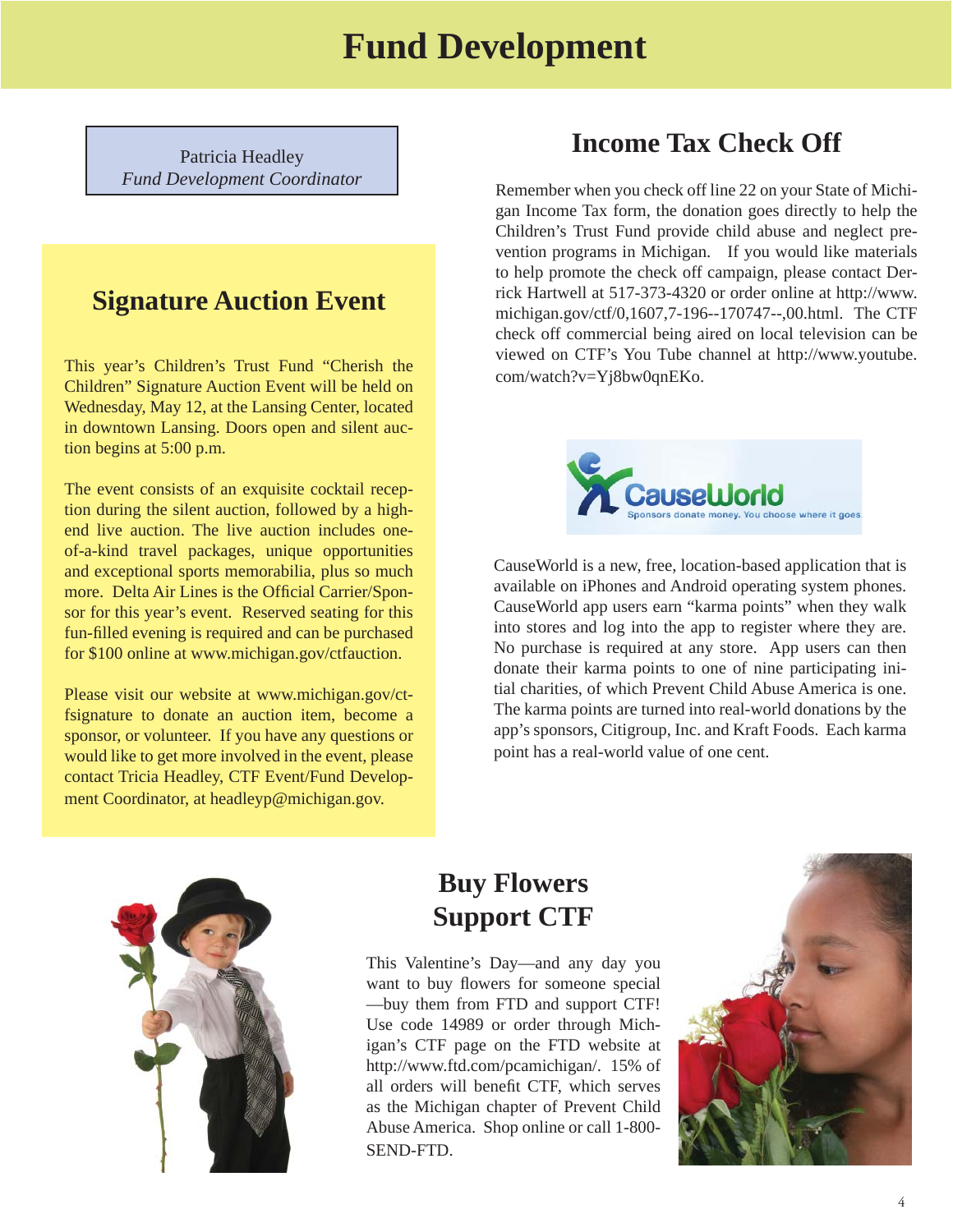## **Circle of Parents**

<span id="page-4-0"></span>Sylvia Brown Jones *Circle of Parents Coordinator*





### **Greetings to Michigan's Circle of Parents network, and ongoing THANKS for a job well done! Our goal is to continue to build statewide capacity. Collaborative partners are welcome.**

Facilitators, please send in your "parenting" success stories or tips.

#### **Training Cancellations:**

The February 11, 2009, Grand Rapids COP Facilitator/Parent Leadership training is cancelled. It will be scheduled in the near future. Apologies for any inconvenience this may cause.

#### **Dates to Remember:**

- The October through December 2009 quarterly COP reports are due by February 15, 2009, to Derrick Hartwell at hartwelld@michigan.gov. It is very important to get your data sent in by the due date, so it can be compiled into the state report to be sent to National COP.
- The PFS will be administered from January through April 2010, for new participants only.

#### **Upcoming COP Community Partner Events:**

• Annual Fatherhood Conference on February 19, 2010. There are a limited amount of scholarships available. Please contact Jeff Keener by email at michfatherhood@gmail.com or at 517-999-2730 ext. 203 for more information.

If you need lodging, Baymont Inn & Suites at 4120 Lambert Drive, Howell, MI 48855, 517-546-0712 is offering a rate of \$59.95 + tax (\$63.72 total). They have a pool and continental breakfast. The Tangier Outlet Mall is next door!

We are excited about the conference. Please pass this information along! We are looking forward to a great day!

#### **Parenting website resources:**

http://www.michigan.gov/ctf http://www.circleofparents.org/ http://www.michiganfatherhood.org http://www.cdc.gov/parents/ http://www.preventionnetwork.org/



Regardless of how many times a \$20 bill is placed in the gutter, and badly soiled and crumpled... it never loses its value. Neither should a human being. –Author unknown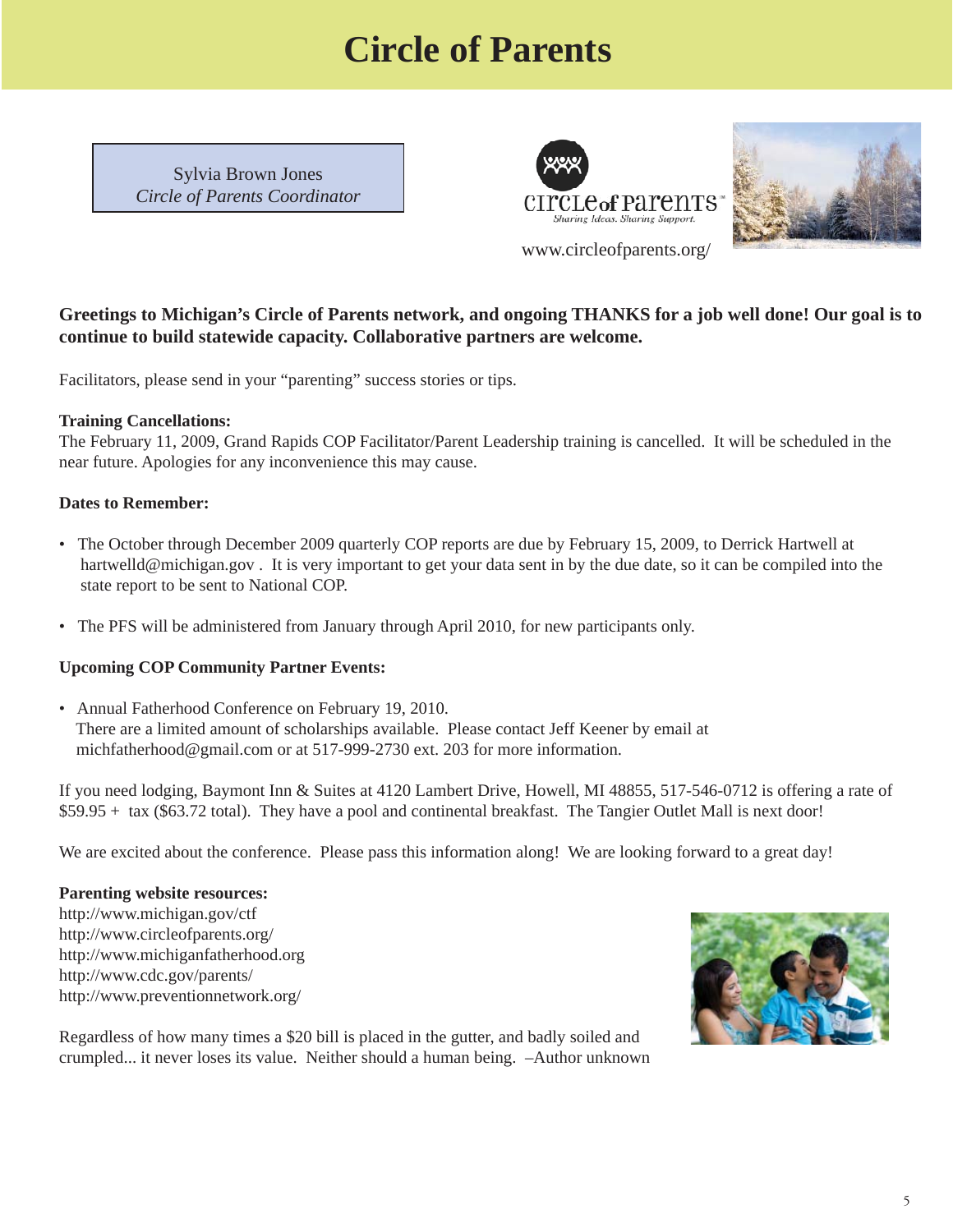## **Direct Service Grants**

<span id="page-5-0"></span>Sylvia Brown Jones *Direct Services Coordinator*

> Ongoing thanks and appreciation for your commitment to Michigan's communities!

> > Tip for this month:

"Changing behavior is hard not because you are weak, but because you are blind to and outnumbered by the many sources of influence that are shaping your choices."- Joseph Grenny, coauthor of Influencer



#### **Parent Leadership Training**

CTF is working with the Parent Leadership in State Government Advisory Board to plan and deliver a parent leadership training for parents in our direct service programs. The training, entitled Parents Partnering for Change, is designed to provide parents with information and skills to become stronger leaders and advocates for themselves and their families. Topics include developing leadership skills, making meetings effective, and successfully handling conflict. CTF is in the process of adapting the training for our programs, and will obtain feedback from direct service grantees as the process unfolds. Grantees will be informed about the training and the process for registering once training details are finalized. Please contact Sarah Davis or Sylvia Brown Jones at CTF for more details.



#### **Direct Service Work Group**

The newly established Direct Service Work Group held its second conference call meeting on February 4. This work group was established to enable grantees to communicate with one another and CTF on an ongoing basis. It provides a forum for grantees to share ideas and perspectives; to get updates and news from CTF; and to voice concerns and challenges. The discussions have been both lively and informative. All grantees are encouraged to participate. The next call is scheduled for April 1 from 1:00 p.m. – 2:30 p.m. A reminder will go out in mid-March.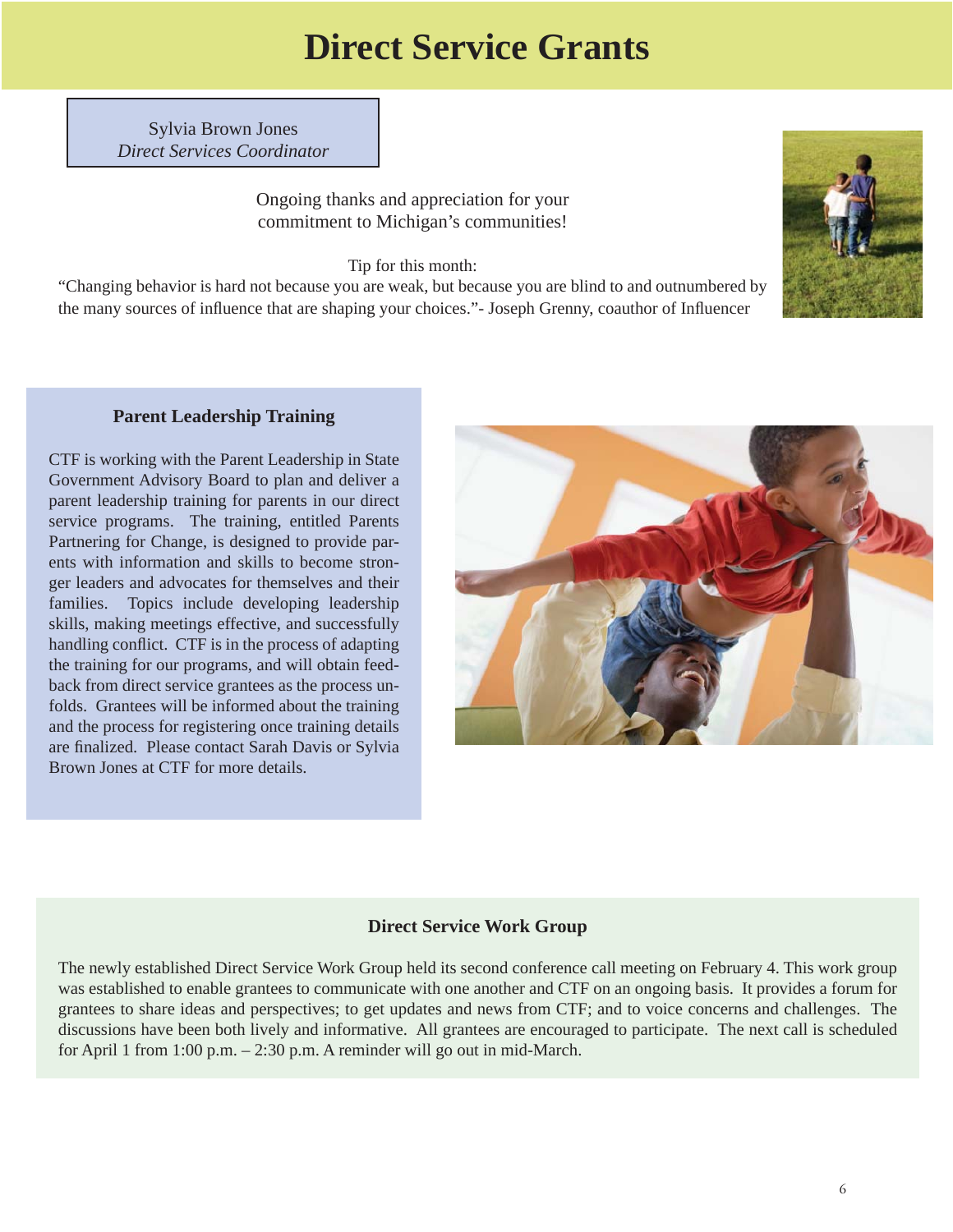## **Direct Service Grants**

#### **Special Sessions: Planning on Monitoring and Internal Controls for All Direct Service Grantees**

CTF is working with the Office of Monitoring and Internal Controls on an In-Service Training for our Direct Service contractors. Because all Direct Service contracts include federal dollars, there are compliance issues related to administrative procedures, tracking staff time, and compensation. These areas have had audit issues with other contracts involving federal funding. The purpose of this training is to assure Direct Service contractors have all the necessary information for contract compliance. Bill Addison, from the Office of Monitoring and Internal Controls, will present and address any questions or concerns.

Three sessions are scheduled as follows. All sessions will take place from 10:00 a.m. to 12:30 p.m.

Lansing - February 22nd Lansing's OPD Training Center (Classroom 2D) 7109 West Saginaw Hwy Lansing, MI 48917

Kent County - March 9th Lutheran CFS of Michigan 1715 Sutherland Drive Kentwood, MI 49508

Oakland County - March 15th St. Joseph Mercy Oakland 44405 Woodward Avenue Pontiac, MI 48341

Registration and other details were provided in an email sent to all Direct Service grantees in early February. Please direct any follow-up questions to Sylvia at (517) 241-7792 or brown-joness@michigan.gov.

#### **Send in Your Program's Success Stories**

Efforts are underway to obtain DS success stories from your program participants, to be featured on tent cards for the upcoming CTF May 12th Signature Event. Sponsors and legislators are interested in knowing what CTF funds. Reading testimonies from your program's participants helps to show that these funds are making a difference! Please continue to send in your success stories.

#### **Direct Services Grants – Progress Reports**

A friendly reminder: the first quarter of the new fiscal year ended December 31, 2009. Reports were due January 20, 2010. Some reports are still outstanding or corrections are needed.

Please make a note of the following quarterly reporting schedule for EGrAMS.

#### **FY2010 Quarterly Report Due Dates:**

- 1st Qtr: October  $1 -$  December 31, 2009 ………. Due January 20, 2010
- 2nd Qtr: January 1 March 31, 2010 …. ………. Due April 20, 2010
- 3rd Qtr: April 1 June 30, 2010 ………..………. Due July 20, 2010
- 4th Qtr: July 1 September 30, 2010 ……...……. Due October 20, 2010\*

\*Note: The FSR report is always due earlier than the Program Register or Work Plan during the 4th Quarter, because of the year-end close-out requirements of establishing "Accounts Payables" from your "Estimated" 4th Quarter Statement of Expenditures (SOE), due no later than September 18th. This will allow time to work through any necessary corrections before the October Department of Human Services deadline. A friendly reminder will go out in early July.  $\frac{7}{100}$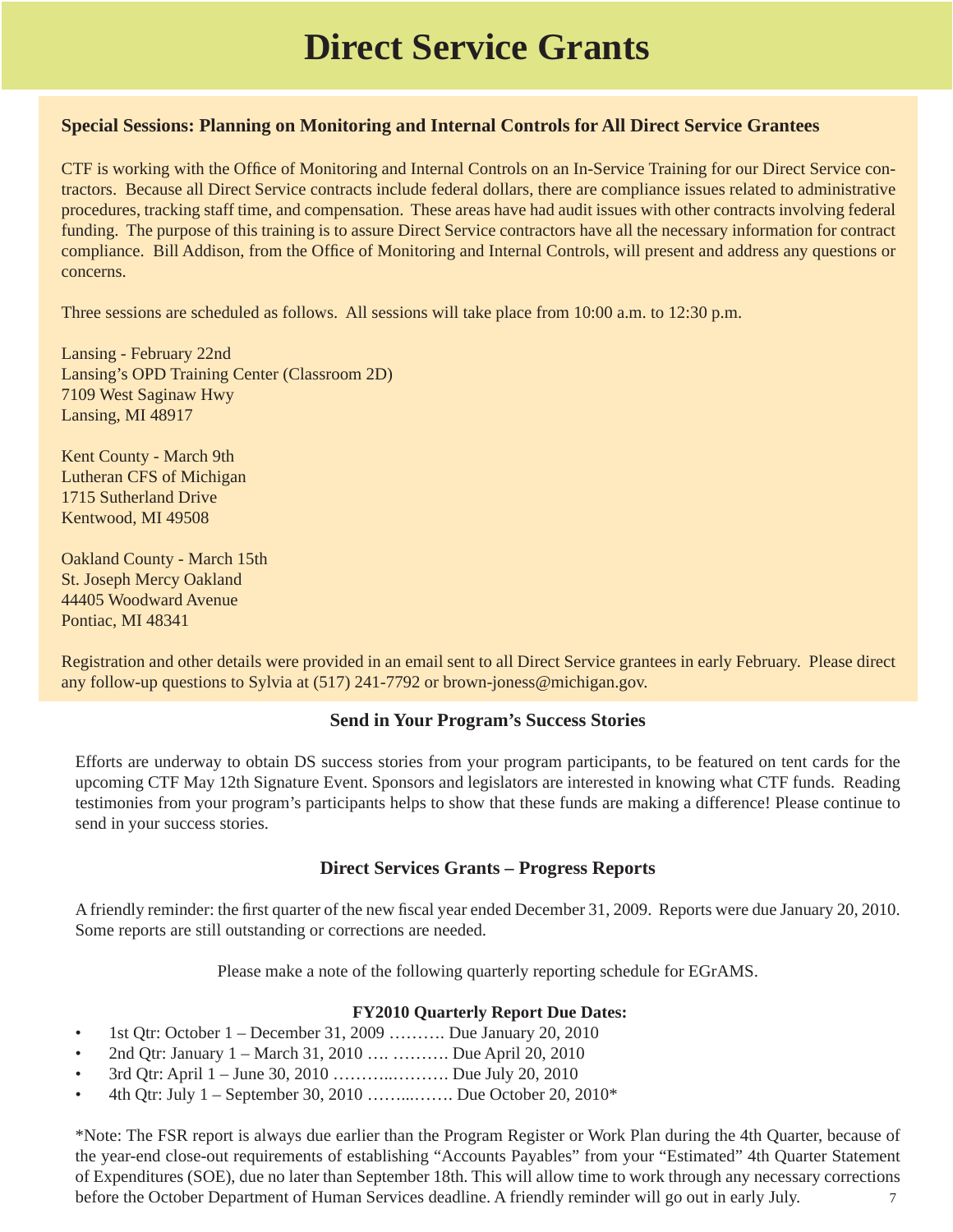## **Research and Resources**

<span id="page-7-0"></span>Alan Stokes *Research Analyst*

#### **Drug-Free Communities Support Program**

A grant is currently available to establish and strengthen collaboration for preventing drug use among youth. [Details may be found at http://samhsa.gov/Grants/2010/](http://samhsa.gov/Grants/2010/SP-10-005.aspx) SP-10-005.aspx.



#### **Reducing the Risk of SIDS**

The American Academy of Pediatrics (AAP) Healthy Child Care America is pleased to announce the release of a new online training module on Reducing the Risk of Sudden Infant Death Syndrome (SIDS) in Child Care! This FREE course is designed to educate everyone who cares for babies, including child care providers, health care professionals, parents, grandparents, and relatives.

For more information and instructions on how to access this FREE course, read the online flyer at www.healthychildcare.org/pdf/SIDSmoduleflyer. pdf. Feel free to disseminate this flyer to anyone who cares for infants! For more information and materials on how to reduce the risk of SIDS, visit www.healthychildcare.org/sids.html.

#### **Fatherhood, Healthy Marriage, Relationship Education, Parenting, and Financial Education**

The most updated version of low to no cost resources for Fatherhood, Healthy Marriage, Relationship Education, Parenting, and Financial Education is available at http://www.acf.hhs.gov/ healthymarriage/pdf/curricula\_resources\_guide [121509.pdf. This resource was compiled by the](http://www.acf.hhs.gov/healthymarriage/pdf/curricula_resources_guide_121509.pdf)  ACF HM Regional Specialists and includes several pages of resources that are available for less than \$250. Many of them are free.

#### **Social Media Training**

The Network Addressing Collegiate Alcohol and Other Drug Issues and Prevention Network would like to invite you to a FREE training on Social Media Technologies in Prevention on Thursday, February 25, from 1:00 to 4:00 p.m. Please RSVP for the training to Kristine Norton at kristinen@preventionnetwork.org. The training will take place online, so you can participate from the comfort of your home or office! Limited slots are available.

#### **Child Welfare Information Gateway Enhancements**

The Child Welfare Information Gateway has enhanced several prevention-related areas of their website in preparation for National Child Abuse Prevention Month in April. Visit www. childwelfare.gov/preventing to access the improvements, which include evaluating programs, child care services, and respite care services.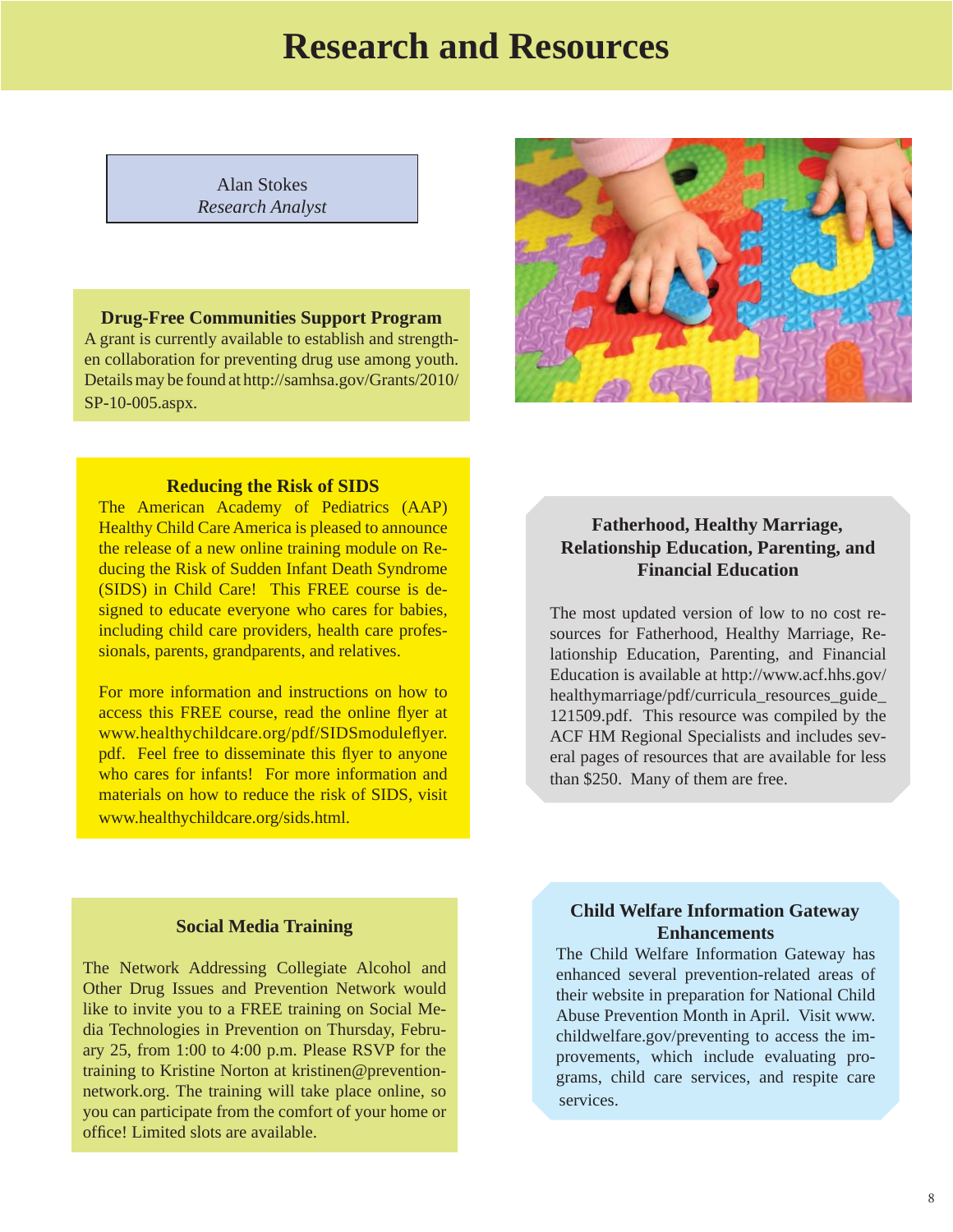## **Key Dates/Events**

<span id="page-8-0"></span>

**February 15:** The Children's Trust Fund office will be closed for President's Day.

**February 16:** The Child Abuse Prevention Month Sub-Work Group will meet at 2 p.m. on February 16, 2010.

**February 16:** Keweenaw Krayons and Horizons Alternative High School S.T.A.R.S. will hold its 2010 Mardi Gras Celebration on February 16 from 5:00 p.m. to 8:00 p.m. For more information call 906.337.4706.

**February 22:** CTF will hold an in-service training for direct service grants entitled "Allowable Cost Seminar" at the OPD Training Center, 7109 West Saginaw Highway, in Lansing. See page 7 for more information.

**February 25:** The Children's Trust Fund Signature Event Advisory Committee will meet at 8:00 a.m. on February 25, 2010, at the Capitol in Lansing.

**February 25:** The Safe and Sound Child Advocacy Center in Midland County will hold its annual meeting on February 25, 2010, at the H Hotel, Indigo Room from 8:45 a.m. to 11:30 a.m. Call 989.835.9922 to register for free.

**February 25:** The CAN Council of Saginaw County will hold its 17th Annual CAN Council auction (Mardi Gras Madness) on Thursday, February 25, from 6:00 p.m. to 10:00 p.m. at the Apple Mountain Resort in Freeland. For more information, call 989.752.7226 or visit their website at www.cancouncil.org.

**February 26:** The Nathan Weidner Children's Advocacy Center will hold its 7th Annual Wine Tasting and Silent Auction at the Bay City Country Club on Friday, February 26, 2010, from 5:30 to 9:00 p.m. For more information call 989.671.1345.

**February 27:** Allegan County's Safe Harbor Children's Advocacy Center will hold its Lifeline Event on February 27, 2010, at 6:30 p.m. The event will feature a banquet and auction and take place at the Comfort Inn in Plainwell. Call 269.673.3791 to obtain a ticket or visit their [website at http://www.safeharborallegan.org/upcomin](http://www.safeharborallegan.org/upcomingevents.html)gevents.html.



**March 4:** The Local Council Work Group will meet at 10:00 a.m. on March 4, 2010.

**March 9:** CTF will hold an in-service training for direct service grants entitled "Allowable Cost Seminar" at the Lutheran CFS of Michigan, 1715 Sutherland Drive in Kentwood. See page 7 for more information.

**March 15:** CTF will hold an in-service training for direct service grants entitled "Allowable Cost Seminar" at the St. Joseph Mercy Oakland Hospital, 4405 Woodward in Pontiac. See page 7 for more information.

**March 16:** The Child Abuse Prevention Month Sub-Work Group will meet at 2 p.m. on March 16, 2010.

**March 18:** St. Clair County Child Abuse/Neglect Council will hold its 2010 Annual Awards Luncheon on March 18, 2010, from 12:00 p.m. to 1:30 p.m. at Alexander's in Marysville. The deadline for award nominations is February 23, 2010, and the reservation deadline is March 9, 2010. Call 810.966.9911 for more information.

**March 19:** Lapeer Council for Children will host a volunteer/ facilitator training for their child abuse prevention program on Friday, March 19, 2010 from noon to 2:00 p.m. at the Lapeer School Superintendent's office at 250 Second Street in Lapeer. Call 810.664.9990 for more information.

**March 20:** The 18th Annual Big Brothers Big Sisters' Bowl for Kids is scheduled to take place on Saturday, March 20, 2010 from noon to 6:00 p.m. at The Mine Shaft in Houghton. For more information or to register a team, call 906.487.9855, email bbbs@ goodwillfarm.com or visit their website at www.upbigs.com.

**March 23:** CTF will host Prevention Awareness Day at the capitol in Lansing. The event will start at noon and consists of a rally and planting of a pinwheel garden in preparation for Child Abuse Prevention Month in April. Contact Emily S. Wachsberger at 517.335.0671 for more information.

*Please submit announcements of events to Alan Stokes by March 5, 2010 for the March CTF News Briefs.*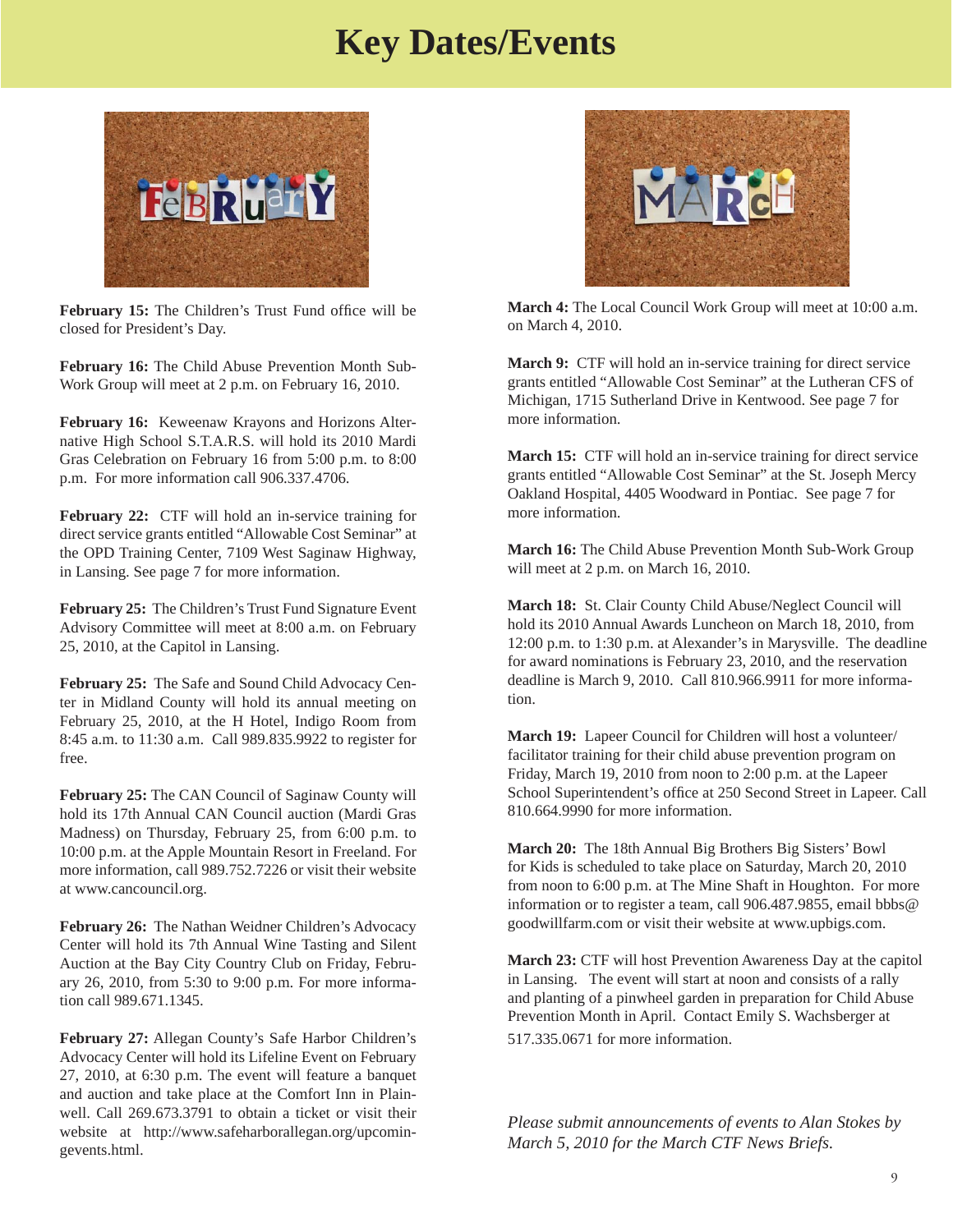#### **News on the Ethical Treatment of Children from MSU-APRR Children's Central www.childrenscentral.msu.edu/**

#### <span id="page-9-0"></span>**CTF Audience Alerted to Growing Threat of TV Violence Begetting Violence**

A recent Kaiser Family Foundation report reveals a dramatic increase in media consumption among kids, "surprising even the study's authors. Young people now spend on average 7 hours and 38 minutes each day using media for recreational purposes that works out to more than 53 hours per week."

The study should cause concern for anyone who attended the presentation of Iowa State Professor Russell Laczniak at the recent Children's Trust Fund/MSU Conference (November 2009) in East Lansing. Dr. Laczniak and colleagues reported on research that concluded "a disproportionately large number of television ads targeted at children (up to age 12) contained violence."

"Communication theory suggests that exposure to media violence will lead children to generate aggressive cognitions which are used to update memory-based knowledge structures regarding aggression and violence. Aggressive behaviors are likely to result when aggressive script-like knowledge structures are cued to action," Laczniak said.

The Kaiser study was released at a January Kaiser Foundation conference in Washington, DC, attended by MSU Children's Central associate director, Dr. Liz Quilliam. To view the full report, please visit http://www.childrenscentral.msu.edu/outreach. html and click on "Generation M2: Media in the Lives of 8-to-18 Year-Olds." The abstract to Dr. Laczniak's study is included in the soon-to-be-released proceedings of the November 11-13 joint CTF-MSU conference. The monograph will be mailed to all CTF grantees and other CTF attendees at the joint conference within the next two weeks.

#### **Study connects child abuse to adult intimate violence**

A researcher at the University of North Carolina, Chapel Hill has uncovered that children who have been abused are likely to take the role of a victim or a perpetrator with an intimate partner as an adult. The study by Anu Gomez used data from the National Longitudinal Study of Adolescent Health to examine the impact of child abuse and adolescent dating violence in future relationships.

"It appears that experiencing violence during childhood and/or adolescence is highly predictive of intimate partner violence in young adulthood" according to Gomez. The study challenges conventional wisdom that, for example, a woman who is abused as a child would be a victim in later relationships. Gomez's study found that formerly-abused women could be either a victim or perpetrator in later life, or both. To view the full study, please visit http://www.childrenscentral.msu.edu/outreach.html and click on "Testing the Cycle of Violence Hypothesis."

#### **National research foundation fi nds that early childhood funds pay back in many ways for Michigan**

A study funded by Michigan's Early Childhood Investment Corporation traces huge taxpayer savings to investment in pre-kindergarten programs over the past 25 years. Wilder Research, based in St. Paul, Minnesota, said that more than \$1.15 billion was saved in 2009 alone. To see the complete report, please visit: http://www.childrenscentral.msu.edu/outreach.html and click on "Wilder Research Report."

#### **Marketers Use Cartoon Characters to Infl uence Kids' Choices**

Who lives in a pineapple under the sea and sells macaroni and cheese, soup, and other assorted food products? That's right kids, SpongeBob Squarepants. But our porous friend is not the only celebrity character to appear on children's food packaging. Celebrity characters seem to be everywhere.

Researchers at MSU Children's Central are asking questions about this and related food marketing practices that target children. Children have been shown to influence as much as \$500 billion of family household spending and are targets of food marketers. Celebrity characters are fictional characters that originate from entertainment sources that have a purpose distinct from advertising a product and the MSU researchers want to know how they influence children's food choices.

The study, led by Professor Nora Rifon, is identifying the extent of the use of these characters in food marketing to kids and the process by which the characters can actually influence food choices. With any luck, the findings will inform the design of food marketing strategies for nutritional food choices for children and families. 10